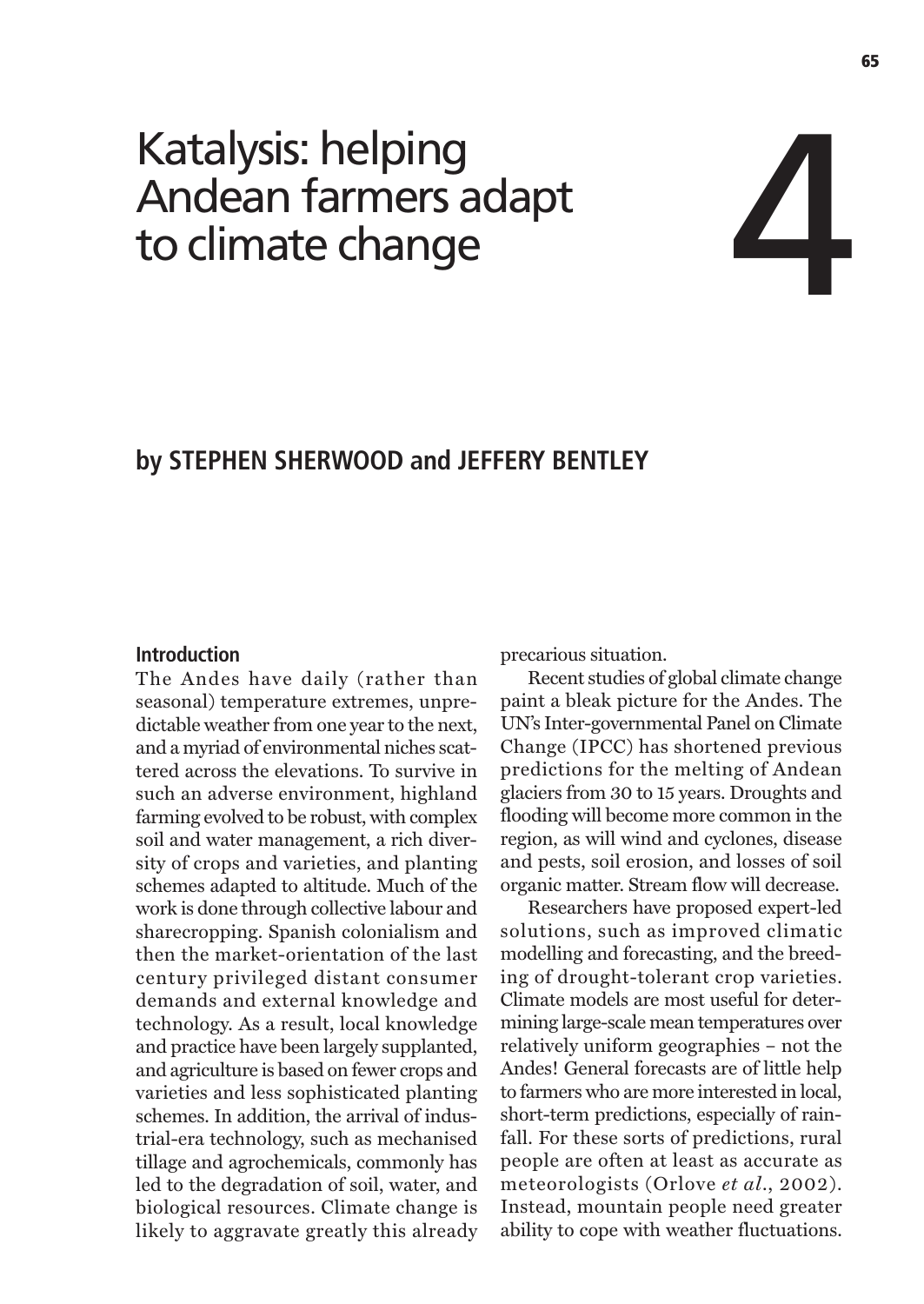

Figure 1: Ambuqui watershed in northern Ecuador, 2000 to 3100 metres above sea level.

Drought-tolerant varieties may be important in some regions, but in the Andes. traditional crops and potato varieties are already adapted to a much wider range of altitudes than previously suspected (de Haan, 2009). Maintaining the varieties that farmers have and love may be as important as breeding new ones.

We believe that farmers need to shape the research agenda according to local priorities, and that smallholders and researchers should learn together. These are the aims of the Katalysis approach to climate change adaptation described in this paper.

#### Katalysis: an experiential learningaction approach

Piloting the Katalysis approach During 2005 and 2006, with a grant of US\$60,000 from the Challenge Program on Water and Food, World Neighbors worked with several partner organisations. especially the Ecuadorian Network for Community-based Natural Resource Management (MACRENA) and the Bolivian Programme for Integrated Development of Potosí (PRODINPO).<sup>1</sup> The work involved communities in intensive, locally led learning-action on climate change and resilience, including process design, curriculum development, and subsequent follow-up visits to document learning and innovations. We named the approach 'Katalysis' because of the catalytic changes it inspired. The pilot project worked at two highland locations in Bolivia and Ecuador, in the poorest regions of the Andes (Figures 1 and 2). Both sites are semi-arid, with marked dry seasons and average yearly rainfall of between 300 and 600 mm.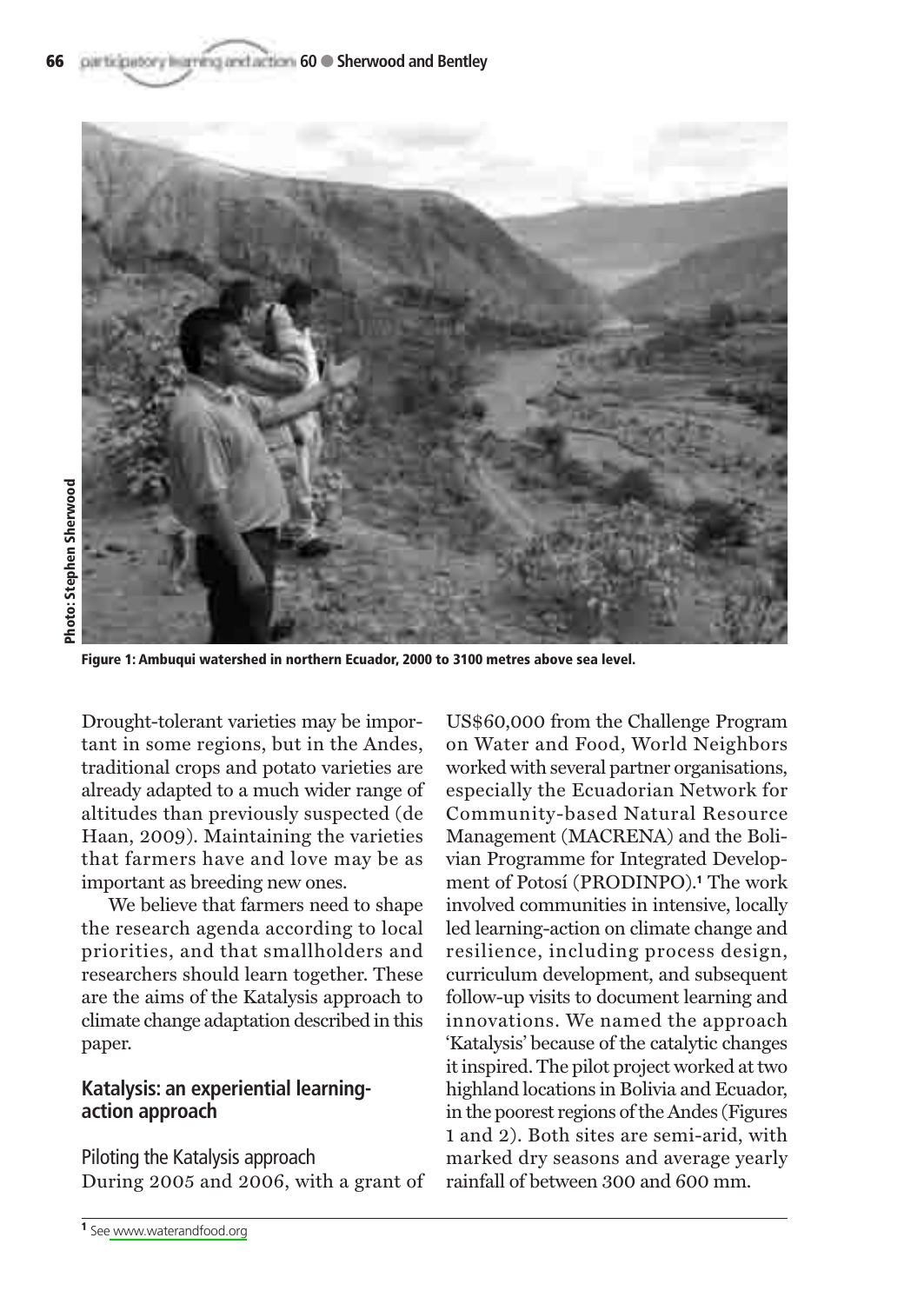

Figure 2: San Pedro watershed in northern Potosí, Bolivia, 2000 to 4000 metres above sea level.

During the pilot period we worked with 107 families, selected according to criteria established during community meetings. Partners subsequently incorporated parts of the approach at new sites in Bolivia (Potosí), Peru (Apurímac), and Ecuador (Imbabura and Pichincha), enabling Katalysis to reach over 500 families.

Katalysis builds on the 'discovery learning' tradition of Farmer Field Schools (FFS), in which farmers share their experience, strengthen their ecological literacy through learning experiments, and identify ways of improving agriculture through group problem-solving (Box 1).

In Katalysis the focus is on enhancing local knowledge of climate change and creating opportunities for coping with it. Katalysis starts with the experience and priorities of participants (usually married couples). Through problem-solving and action around priority interests, the focus shifts from concerns at the individual farm

#### **Box 1: The educational roots of Katalysis: Farmer Field Schools**

Katalysis emerged from Farmer Field Schools (FFS) in South-East Asia and more recently the Andes (Pumisacho and Sherwood, 2005). Field Schools involve about 25 farmers who manage learning plots. Groups focus on Integrated Pest Management (IPM), meeting weekly to conduct agroecological analyses and run experiments, such as insect zoos to learn about the life cycles of pests. Through joint learning on potato IPM, Andean farmers were able to reduce their reliance on agrochemicals, saving money, time, and avoiding harm to their families and the environment.

In practice, the FFS method has broadened beyond IPM to a more holistic focus on plant and soil health. Over time, FFS participants fill knowledge gaps that prevent them from innovating, and discover new ways to improve their agriculture. FFS ultimately aspires to catalyse the innovative capacity of farmers.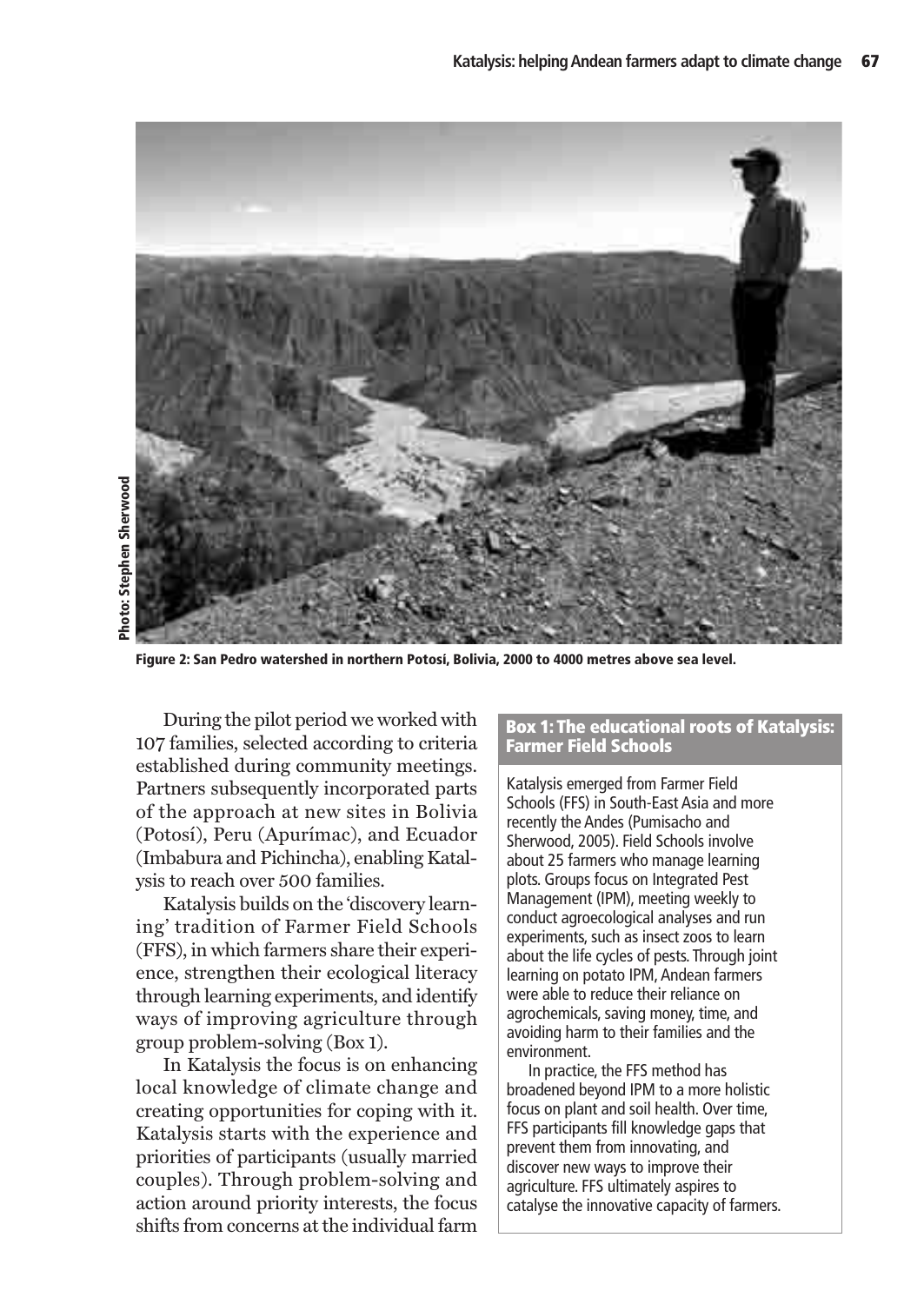

level to those at community and watershed level (Figure 3).

#### The Katalysis process

In each location, we convened communities and asked them to select a group of about 20 farmers willing to meet every two weeks for six months for co-learning and action on climate change. Learning methods included cross-learning between families, visits to local farmers who are particularly innovative, discovery-based learning, and farmer-led experimentation.

#### Visits to local innovators

Early on we seek to inspire participants through a learning tour of outstanding local innovators, to see new possibilities. For example, in Ambuqui we visited the farm of two graduates from our first cycle. Alfonso and Olga Juma, who through improving their management of organic matter and mulching and by making a relatively small investment in tubing, a filter. drip tape, and the creative use of plants and animals, transformed their farm from a 'desert wasteland' into an 'oasis' in just 18 months. As don Alfonso said:

Once I learnt where the water was, I could grow that small plot of alfalfa. With the alfalfa, I could have cuy [guinea pig]. The cuy produced manure for my soil. We still have a long way to go, but with just the cuyes, we have already paid back our \$200 investment in materials. When I started we had no cuy. Today we have 300 cuyes that are worth about \$5.00 each or \$1.500 in all. That is much more than I used to earn in the city. Now I can stay home with my family. With the manure, I've planted 75 mango and avocado trees. My farm has become an oasis. Every year it will grow greener and greener. My farm used to be barren of plants. My biggest problem today is that I've run out of land to plant.

Recently Alfonso and Olga bought two more hectares of neighbouring land. Katal-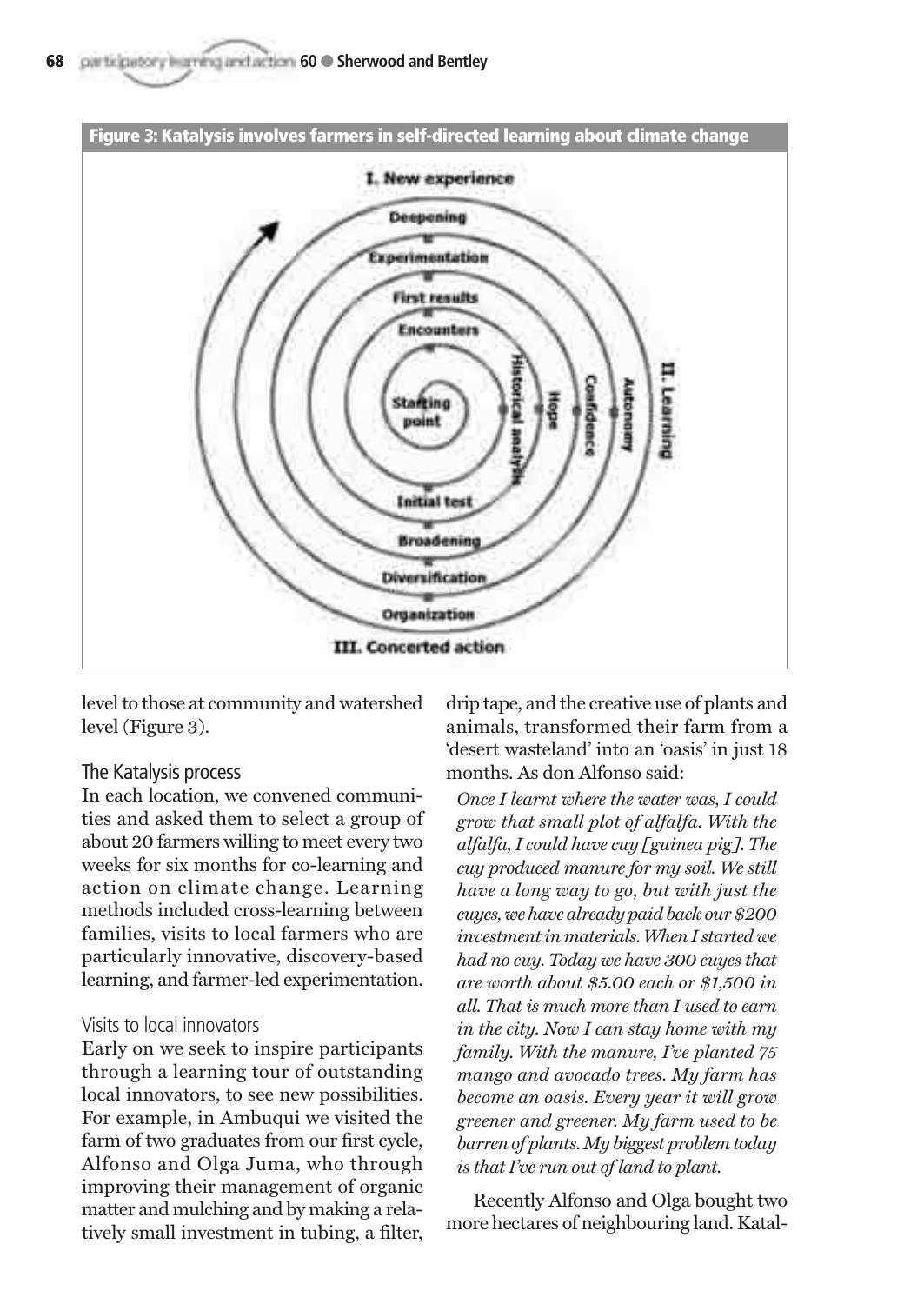

Figure 4: Margoth presents her 'map of dreams' – her project to transform her farm through water harvesting.

ysis has helped dozens of families generate such locally financed transformations.

#### Dream maps

After learning visits, we asked participants to identify their goals for the future through a 'dream map', which was then presented to their colleagues for comments and advice (Figure 4). The group then organised to help each participant advance towards his or her dreams.

#### Co-learning about climate change

We adapted a participatory method developed by the organisation Agrecol-Andes to study local indicators of climate.<sup>2</sup> Through field visits and interactive workshops, participants explained how they 'read' wind patterns, cloud formations, the position of rainbows, the resolution of stars, and animal behaviour (e.g. where foxes deposited their faeces, location of terrestrial bird eggs, or the migration patterns of different animals) to predict the coming season.

We found that 'ease of observation' and 'perceived relevance' influenced local knowledge on climate (Figure 5). Knowledge was 'deepest' for topics that were both important to local people and easy for them to observe. This included local weather prediction – will the rains come early or will this be a cold or warm year? Local knowledge was largely missing for topics that were both difficult to observe and of low perceived importance. For example, highland farmers knew little about sea surface temperatures and their relationship to local weather patterns. There usually were no local explanations for such topics.

Our priority was practicality, so we focused attention on helping people to overcome weaknesses in their knowledge. This involved introducing new tools of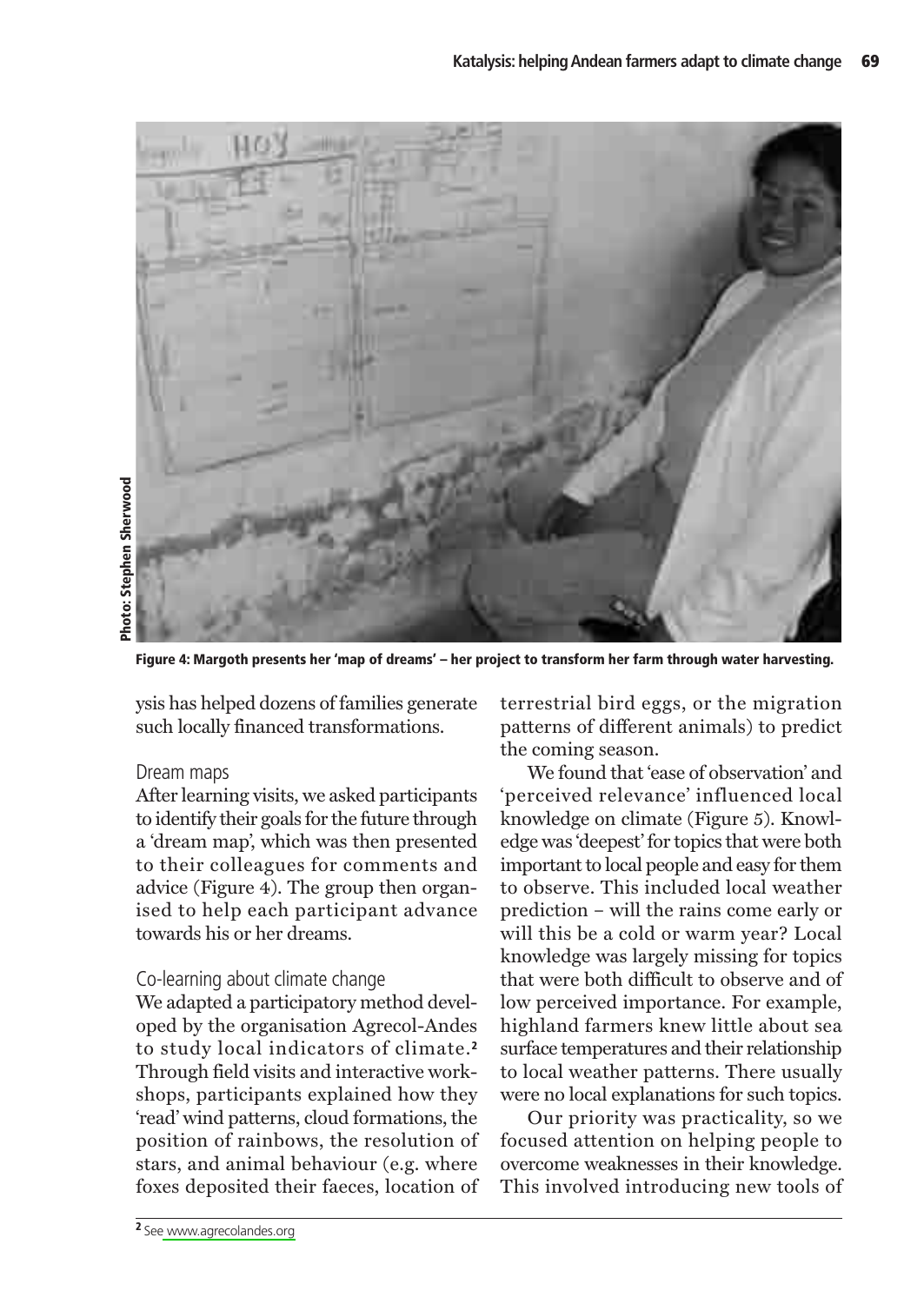

observation and information, e.g. simple weather stations or rainfall data that could reveal historical weather trends

#### Co-learning about water management

It soon became clear in both Bolivia and Ecuador that water management was central for learning how to cope with climate change. Communities were suffering from both drought and floods at different times of year. The real challenge was better water management to help cope with drought and prevent flooding and erosion of soils during heavy rains. With our partners, we developed over 30 activities for discovery learning on four water management-related themes: water and the home; water on the farm; watershed and the community; and water and the world and global warming.

We started with activities to help people see the value of the rain that fell on their fields, homes, and roadways, which just drained away. For example, we measured the runoff of an ordinary rooftop, which amounted to thousands of litres of water each rainfall. Then, we valued it, applying the local market price for bottled water (which in the Andes, is commonly more expensive than gasoline!). Participants learnt that they give away tens of thousands of dollars of water each year.

We then explored ways of storing water. Participants often want to invest in expensive water storage tanks, but we introduced learning experiments on less costly alternatives, such as the holding capacity of soil organic matter (SOM). By weighing socks filled with organic matter before and after immersing them in a bucket of water. farmers learnt that their fields hold millions of litres of water and that increasing SOM by 1% across a hectare could capture an additional 100,000 litres each rainfall. Participants then identified many ways of increasing the organic matter in soil to capture water, e.g. incorporating crop residues, applying manure, reducing tillage, dead and live barriers, conservation ditches, and covering the soil through

70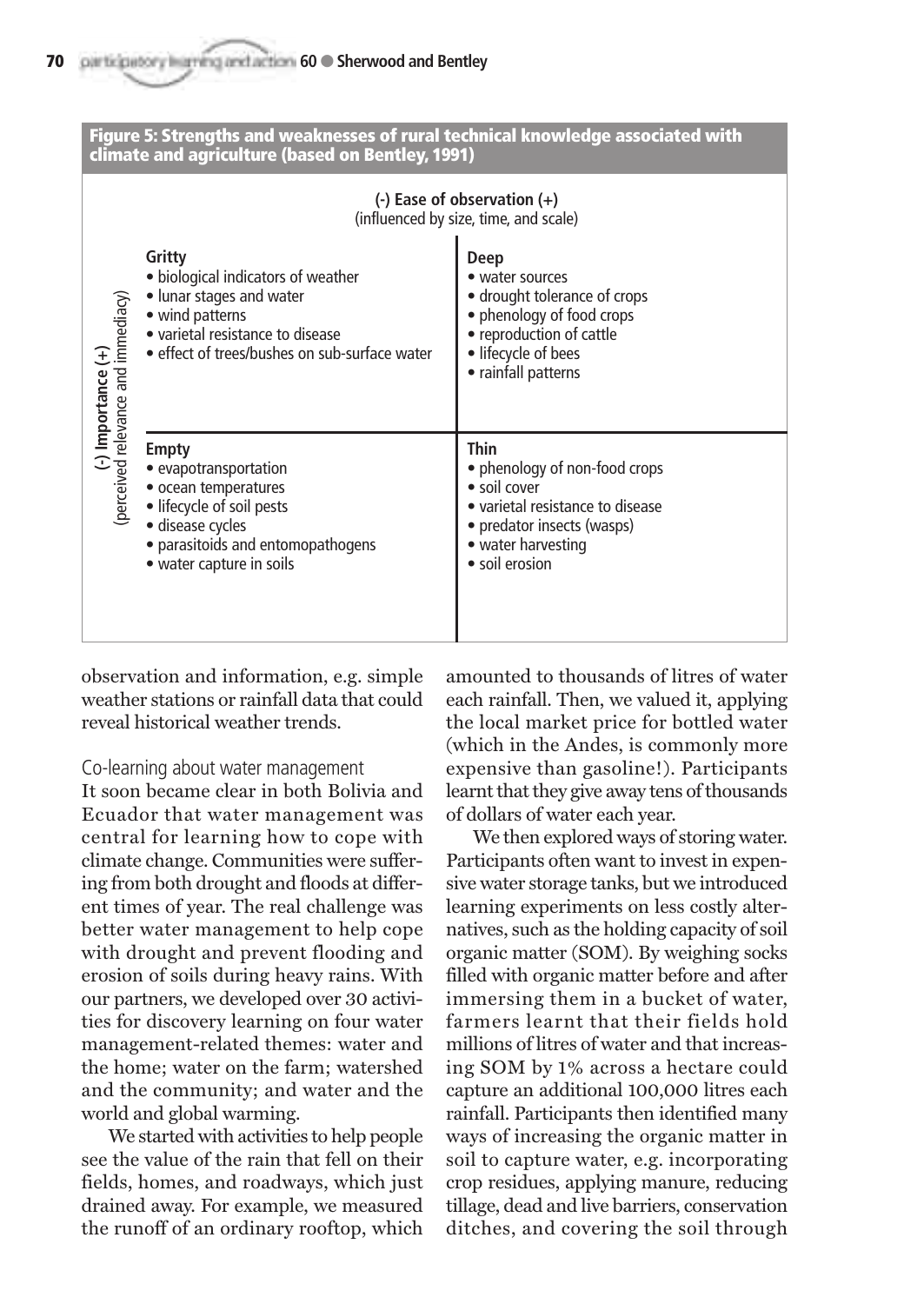

Figure 6: New appreciation for the water-holding capacity of soils has led to heightened interest in cover crops.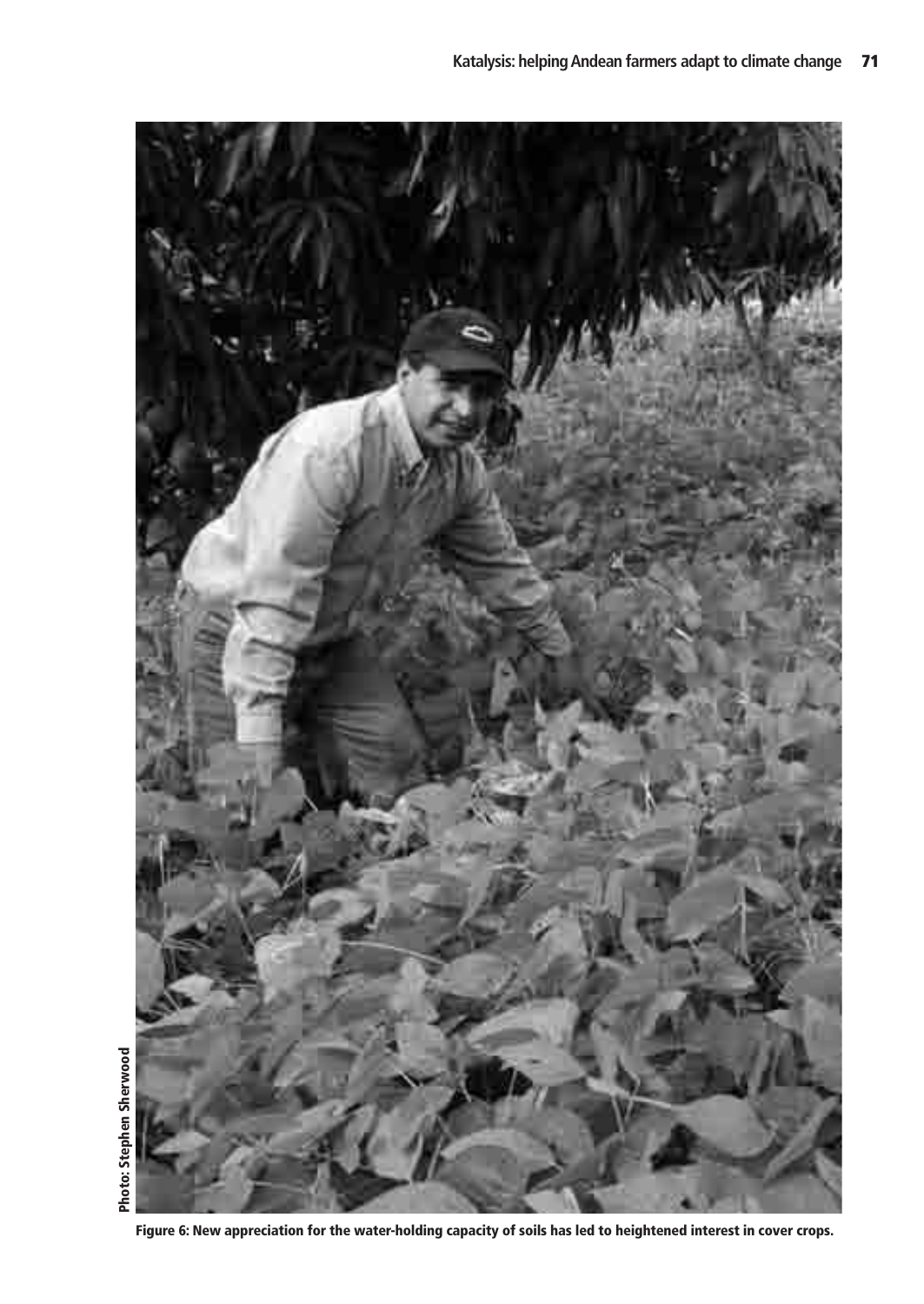

**hoto: Stephen Sherwood** 

Figure 7: A *minga* or work party helps a colleague install his first geomembrane tank.

mulches and cover crops. After evaluating options, the farmers found that cover crops were the most cost-effective way of increasing SOM (Figure  $6$ ).

Farmers also conducted studies on alternative types of irrigation, comparing canal irrigation, tubing, sprinklers, and drip tapes. Though more expensive, drip tapes were found to be 20 times more efficient than sprinklers, which led one participant to conclude. A farmer can either build his tank 20 times as large or use drip tapes'.

#### Individual and collective action

Over time, the priority of Katalysis has shifted from individual to collective action. Each individual took responsibility for collecting weather data, which was integrated into a report and discussions on local weather patterns. Some groups decided to organise to measure the flow of different streams in relation to rainfall across the year. We held *mingas* (group

work parties), during which participants worked together to design and install innovations such as soil conservation and water catchments on different farms (Figure 7). This usually included a training visit from a more experienced farmer to guide the activity. We then supported follow-up visits across farms to document and discuss innovations at community or watershed level, such as controlling goats and cattle. the reforestation of a vulnerable hillside, or planting a windbreak.

As in the example of Alfonso and Olga Juma, early successes built self-confidence in participants, stimulating enthusiasm and creative ideas. Participants began more sophisticated activities and more ambitious tasks. For example, four communities living on the Ilalo Volcano in northern Ecuador began by addressing a priority agenda around soil conservation and water harvesting for home consumption and gardens. Through group learning, cross-visits, and *mingas*, participants met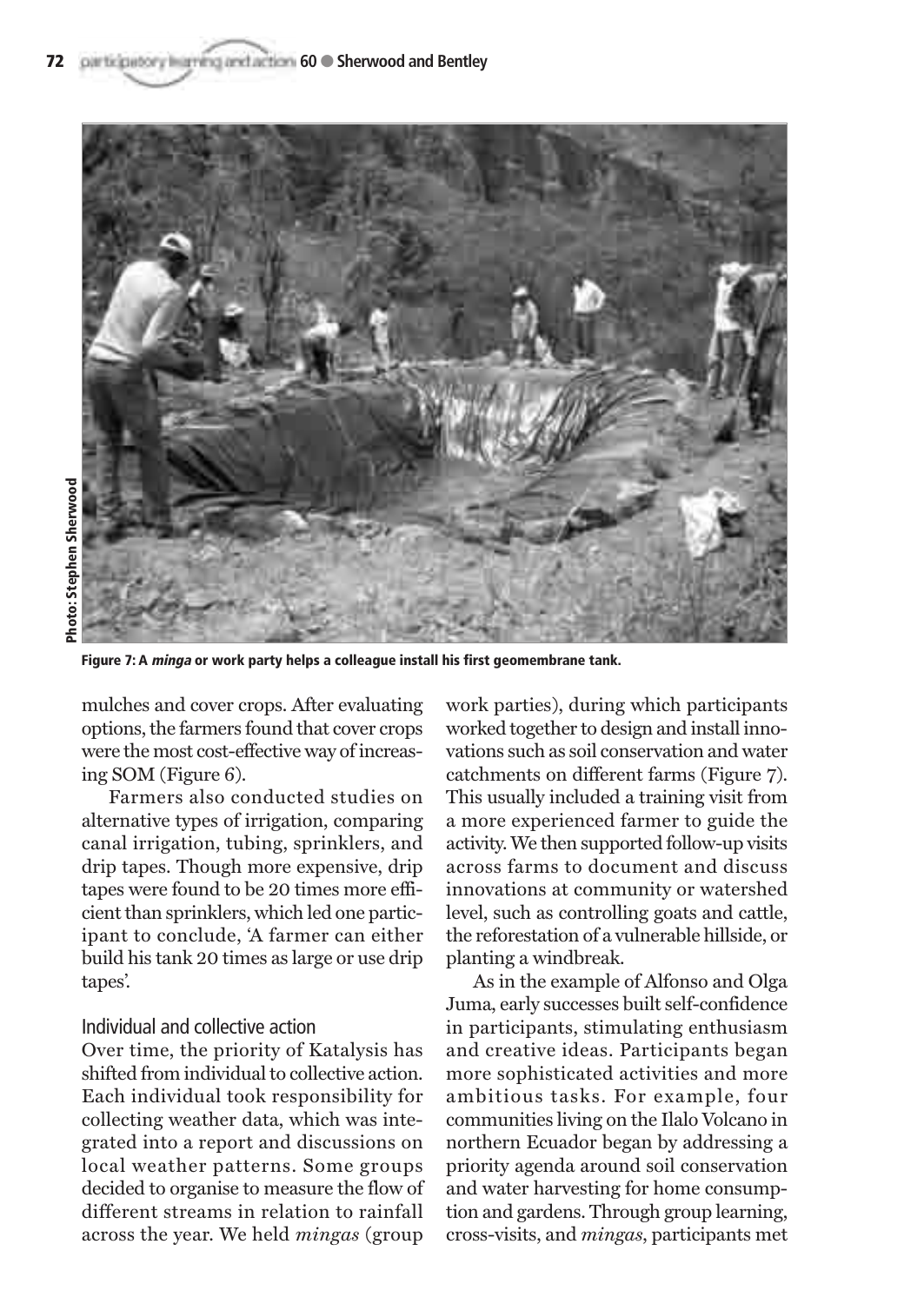

Figure 8: Three-dimensional map of watershed, Ilalo Volcano, northern Ecuador.

one another and built friendships. This led to a more ambitious agenda. They created a three-dimensional map of their watershed, which identified water sources. vulnerable areas, and conflict zones  $(Figure 8)$ .

Subsequent field studies and discussions led to a management plan, which the communities then turned into a project proposal that was later funded by the municipality.

Other groups have created their own savings and loan funds to help finance investments in purchasing fencing materials to control animals, local weather stations, and water harvesting tanks or micro-irrigation technology.

#### **Why Katalysis works**

It is too early to think about long-term impacts of Katalysis, but we feel its successes so far are due to the following:

• Draws on time-proven approaches, such as 'farmer-to-farmer' (see Bunch, 1982 and Holt-Gimenez, 2006) and FFS (see van den Berg and Jiggins, 2007).

• Adds value to farming experience in communities, drawing on the experiences of both wealthier and poorer smallholders, and involves families rather than individuals to address gender concerns.

• Gives participants control over a flexible curriculum co-designed by the group and the facilitator.

• Focuses on technologies already in use by local farmers. Sometimes introduces outside technology, such as micro-irrigation, but only after local alternatives have been exhausted and after careful costbenefit analysis.

• Quick, tangible successes are the primary source of motivation. No gift-giving or subsidies. Seed money is provided for local savings and credit groups, with loans paid back through returns on investments.

• Starts simple and diversifies with time. Early experiments require small investments and are of limited scale. Begins by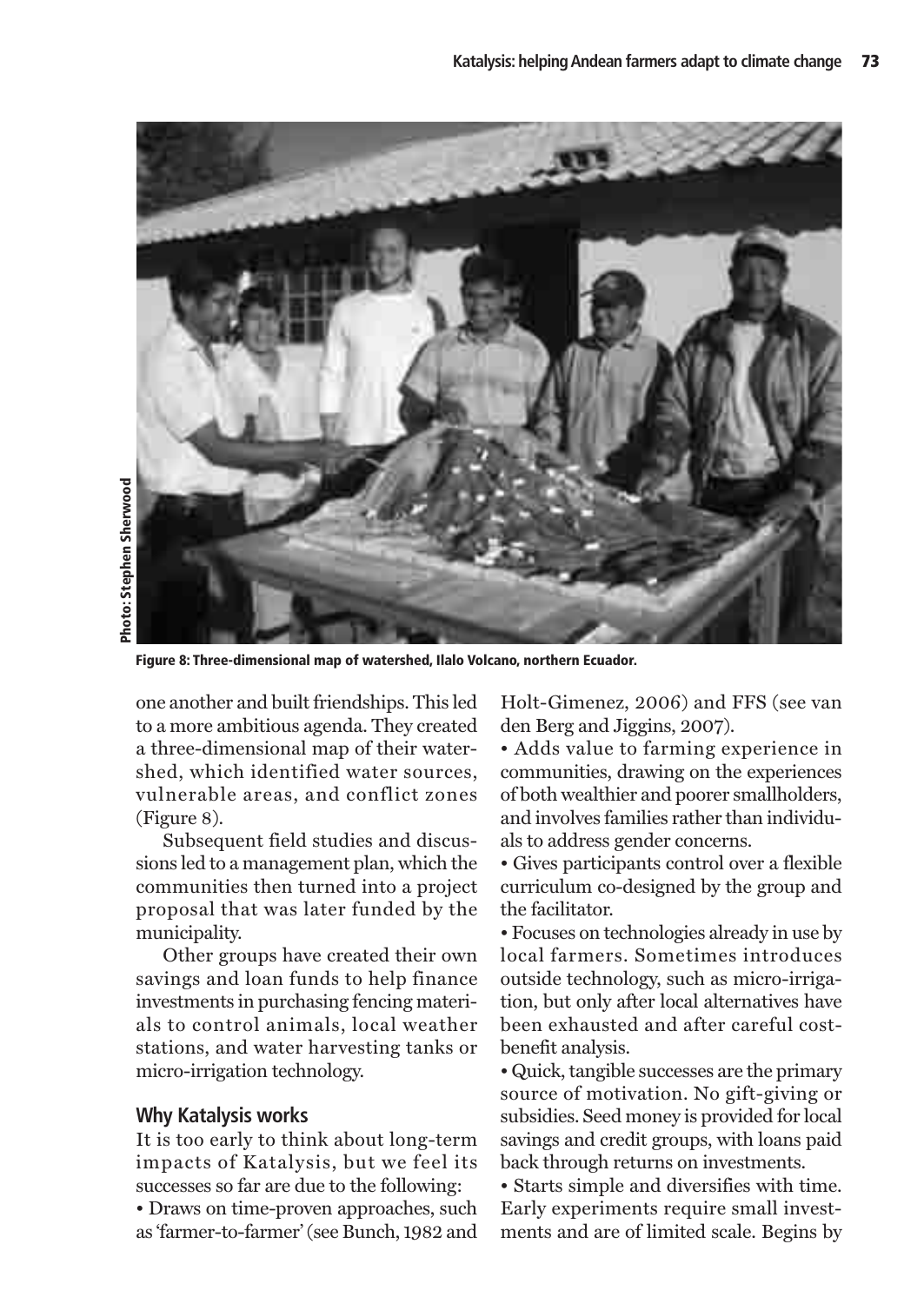emphasising individual farm-level priorities and then works towards addressing concerns at social, community, and water-**Shed** level

• Many farmers continue to invest in changes well after the Katalysis experience.

### **Constraints**

As with other people-centred, communitybased approaches, Katalysis faces some obstacles:

• Like FFS, Katalysis is in conflict with dominant institutional designs (Schut and Sherwood, 2007). For example, the external agent 'accompanies' the learning-action process rather than providing heavy guidance. Outcomes depend on the creativity of participants rather than on pre-determined calendars, budgets, and outputs. Katalysis depends on an open agenda, flexible funding, and strong facilitation skills. which may lie outside the capabilities of common research and development proiects.

• The initial spark of Katalysis often came from visits to farms run by innovative families. While the visitors from other communities are impressed by the examples of these extraordinary farms, sometimes the prospect of catching up seems overwhelming. Farmers have to be helped to innovate at their own pace, sometimes requiring special attention, technical support, and encouragement over long periods of time.

• Severe degradation of watersheds is now characteristic of much of the Andes. Reversing this environmental damage can take years and demands investments in infrastructure bevond the capabilities of individuals and communities.

### **Conclusions**

From previous work on pest management (Bentley, 1989), we knew that farmers often missed opportunities for improving their agriculture because of knowledge gaps. Katalysis aims at helping rural people bridge those gaps so that they may creatively manage their own resources in response to the growing threat of climate change.

Katalysis builds on Farmer Field Schools and other flexible, knowledgebased approaches for improving agriculture. Participants aim to enhance the environmental resilience of their farms and production systems through targeted learning and action about water, soils, plants, and animals. They find better ways of using local resources (e.g. cover crops). complemented by experiments with external, but accessible, technologies (e.g. lowcost weather stations, micro-irrigation equipment).

Early results are promising. Katalysis has enabled people to discover hidden sources of water and to gain new appreciation for the potential of plants and animals. Participants have 'greened' previously dry and barren farms, increasing land cover and family wealth.

A sensitive appreciation of local knowledge and creative adaptations, blended with scientific insights, is a realistic way to help farmers start addressing climate change. But that is easier said than done. Development practitioners need to be strong facilitators with flexible programmes and funding to support openended learning-action, which goes against the grain of standard pre-planned projects and technology transfer. Donor and development agencies must hand over more trust and responsibility to communities to design and implement their own agendas. Local people and outsiders need to be free to learn from each other, and to learn as they go along.